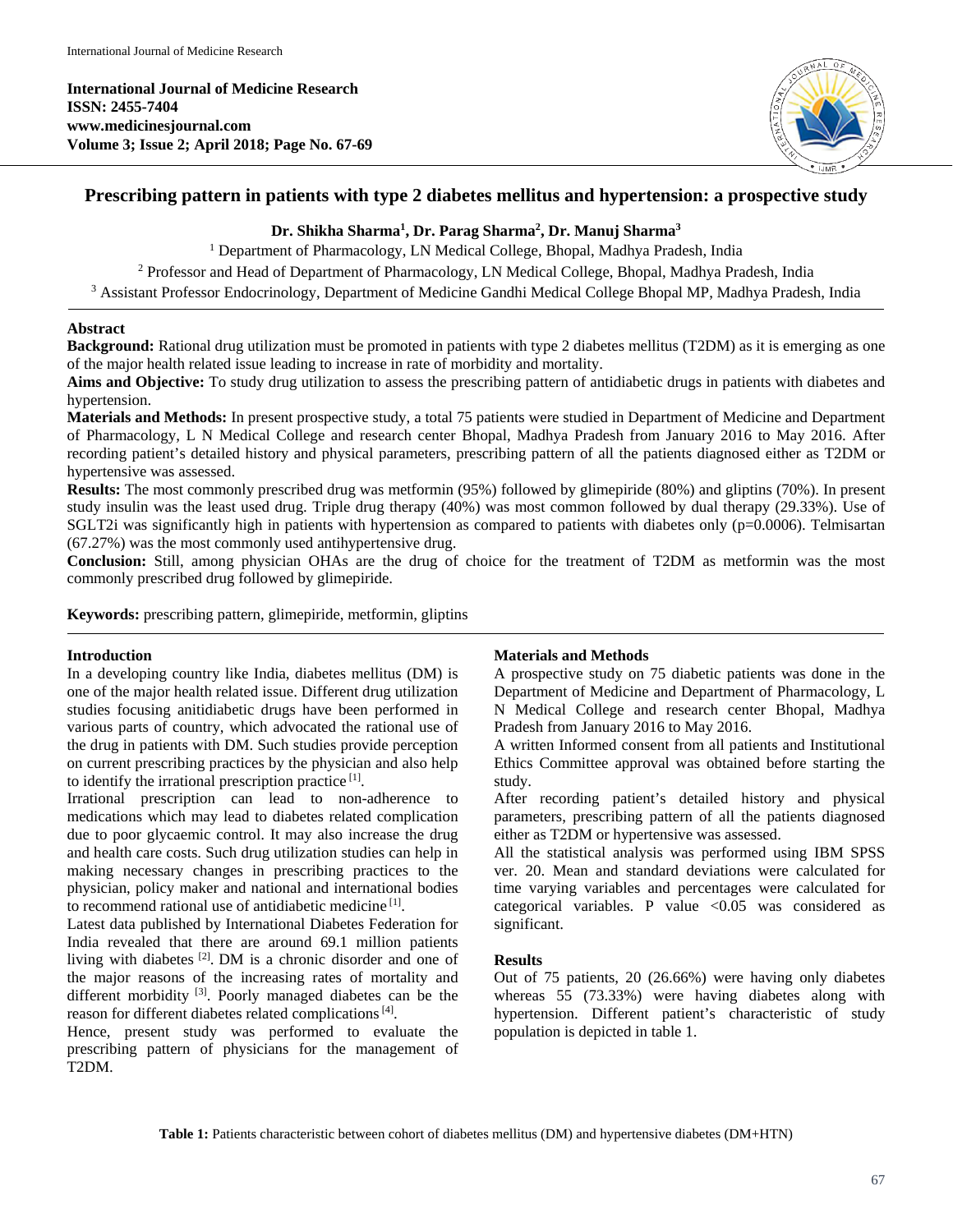| <b>Characteristics</b>   | $DM + HTN (N=55)$  | $DM (N = 20)$      | P Value   |
|--------------------------|--------------------|--------------------|-----------|
| Age (years)              | $59.62 \pm 8.15$   | $45.20 \pm 9.02$   | < 0.0001  |
| Height (Mtr)             | $1.63 \pm 0.08$    | $1.63 \pm 0.08$    | <b>NS</b> |
| Weight $(Kg)$            | $72.45 \pm 13.28$  | $65.17+9.24$       | 0.014     |
| BMI (kg/m <sup>2</sup> ) | $27.10 \pm 4.14$   | $24.51 \pm 3.51$   | 0.0009    |
| FBS(mg/dl)               | $136.45 \pm 35.74$ | 138.78±39.69       | <b>NS</b> |
| PPBS (mg/dl)             | $216.29 \pm 69.41$ | $214.44 \pm 60.17$ | <b>NS</b> |
| $SBP$ (mmHg)             | $154.15 \pm 21.89$ | $132.20 \pm 17.64$ | < 0.0001  |
| $DBP$ (mmHg)             | $84.76 \pm 9.01$   | $81.50 \pm 7.45$   | <b>NS</b> |
| DD (years)               | $5.40 \pm 2.84$    | $4.00 \pm 1.78$    | 0.012     |
| $HbA1c$ $%$ )            | $7.86 \pm 1.48$    | $8.98 \pm 2.12$    | 0.038     |
| $ABG$ (mg/dl)            | 179.98+44.71       | $208.94 \pm 59.52$ | 0.033     |

*Data is expressed as mean ± standard deviation (SD), DM; diabetes mellitus, HTN; hypertension, FBS; fasting blood sugar, PPBS; post prandial blood sugar, SBP; systolic blood pressure, DBP; diastolic blood pressure, DD; duration of diabetes, HbA1c; glycated hemoglobin, ABG; average blood glucose (calculated with reference to HbA1c), p<0.05 considered as statistically significant computed by unpaired t-test*

There was more incidence of neuropathy and nephropathy in the diabetic hypertensive patients [17 (31.48%) and 4 (7.41%) respectively] as compared with only 1 (5%) in the diabetes patients ( $p=0.0017$ ).

In present study, the most common drug prescribed to diabetes patients without hypertension was metformin [19 (95%) followed by glimepiride which was prescribed to 16 (80%) and gliptins was prescribed to 14 (70%) while similar trend was observed with hypertensive diabetes patients; metformin being the most common [43 (78.18%)] followed by glimiperide [38 (69%)] and gliptins [35(63.63)] (p>0.05).

Other drug like pioglitazone, voglibose and SGLT2i was given to 2 (10%) and 3 (5.45%), none and 4 (7.27%), none and 6 (10.90%) to diabetes and hypertensive diabetes patients respectively  $(p>0.05)$ .

There was more usage of statins in the diabetic hypertensive patients 37 (66.27%) as compared with only 12 (21.05%) in the diabetes patients  $(p=0.0006)$ .

In present study, 9 (16.36%) patient were on basal insulin and 4 (20%) patients were taking bolus insulin as a therapy.

Among hypertensive drug telmisartan [37 (67.27%)] was the most commonly prescribed drug followed by Amlodipin which was prescribed to 23 (41.81%).

In present study most of the patients were on triple drug therapy [30 (40%)] followed by dual therapy [22 (29.33%)]. Nine (12%) patients were on OADs along with insulin. The most common triple combination was glimepiride with metformin and gliptins [23 (76.66%)].

Among 19 patients who received metformin, 2 g was the most common concentration [6 (31.38%) prescribed followed by 1 g which was prescribed to 5 (26.32%) patients with diabetes whereas to hypertensive diabetes patients most common metformin concentration prescribed was 1 g [ 14 (32.55%) followed by 2 g which was prescribed to 12 (27.90%) patients  $(p>0.05)$ .

The most common concentration of glimepiride prescribed to hypertensive diabetes was 4 mg [18 (33.33%)] whereas 2 mg [8 (42.11%)] was most commonly prescribed to patients with only diabetes (p>0.05).

The only concentration of pioglitazone which was prescribed to study population was 30 mg. In present study voglibose was the least preferred drug, but  $0.2 \text{ mg}$   $[2 (3.77\%)]$  was most commonly used by patients with both hypertension and diabetes  $(p>0.05)$ .

The most commonly used gliptin was 100 mg Sitagliptin [14 (25.93%)] for hypertensive diabetes patients whereas both 100 mg [6 (31.58%)] and 20 mg Teneligliptin [6 (31.58%)] were prescribed equally to patients with diabetes only. In SGLT2i category 25 mg Jardiance [6 (11.11%)] was mostly prescribed to those patients who were suffering from both diabetes and hypertension.

## **Discussion**

Analysis of prescription pattern is believed to be the most productive method to evaluate the prescribing attitude of physicians <sup>[5]</sup>. It is also required to look at the recommendations of international agencies on diabetes mellitus that assist to improve clinical standard and prescribing practice of physician. Such study furnishes the feedback from physician and assists to promote rational use of medicines<sup>[6]</sup>.

Patel *et al* studied 114 patients to study pattern of antidiabetic agents in T2DM patients, they reported hypertension (70.2%) as the most common co-morbid condition among diabetic population which is very consistent with the present study finding  $(73.33\%$  were hypertensive diabetic) <sup>[7]</sup>. In present study average number of drugs prescribed was high in hypertensive diabetes group which is in accordance with the Patel *et al* <sup>[7]</sup>. Reports have shown that diabetic patients with additional co-morbid condition like hypertension require more medications<sup>[8]</sup>.

Metformin was the most commonly oral hypoglycaemic agents prescribed in the present study in line with the finding of Patel *et al*, Dutta *et al*, Dashputra *et al*, Alam *et al* and Goel *et al*. [1, 7, 9, 10, 11] . But study done by Agarwal *et al* on 100 diabetes patients reported sulfonylureas being the most prescribed drug class followed by biguanides<sup>[12]</sup>.

The probable reason for current finding may be due to the fact that metformin is viewed as the safer and affordable option as compared to other oral hypoglycaemic agent <sup>[7, 9]</sup>. Metformin being most prescribed drug in present study also complies with the fact that it also recognized as the first line therapy by current clinical guidelines such as American Diabetes Association and International diabetes federation<sup>[7, 13]</sup>.

Most of the patients were on triple drug therapy in present study which is consistence with the study done by different